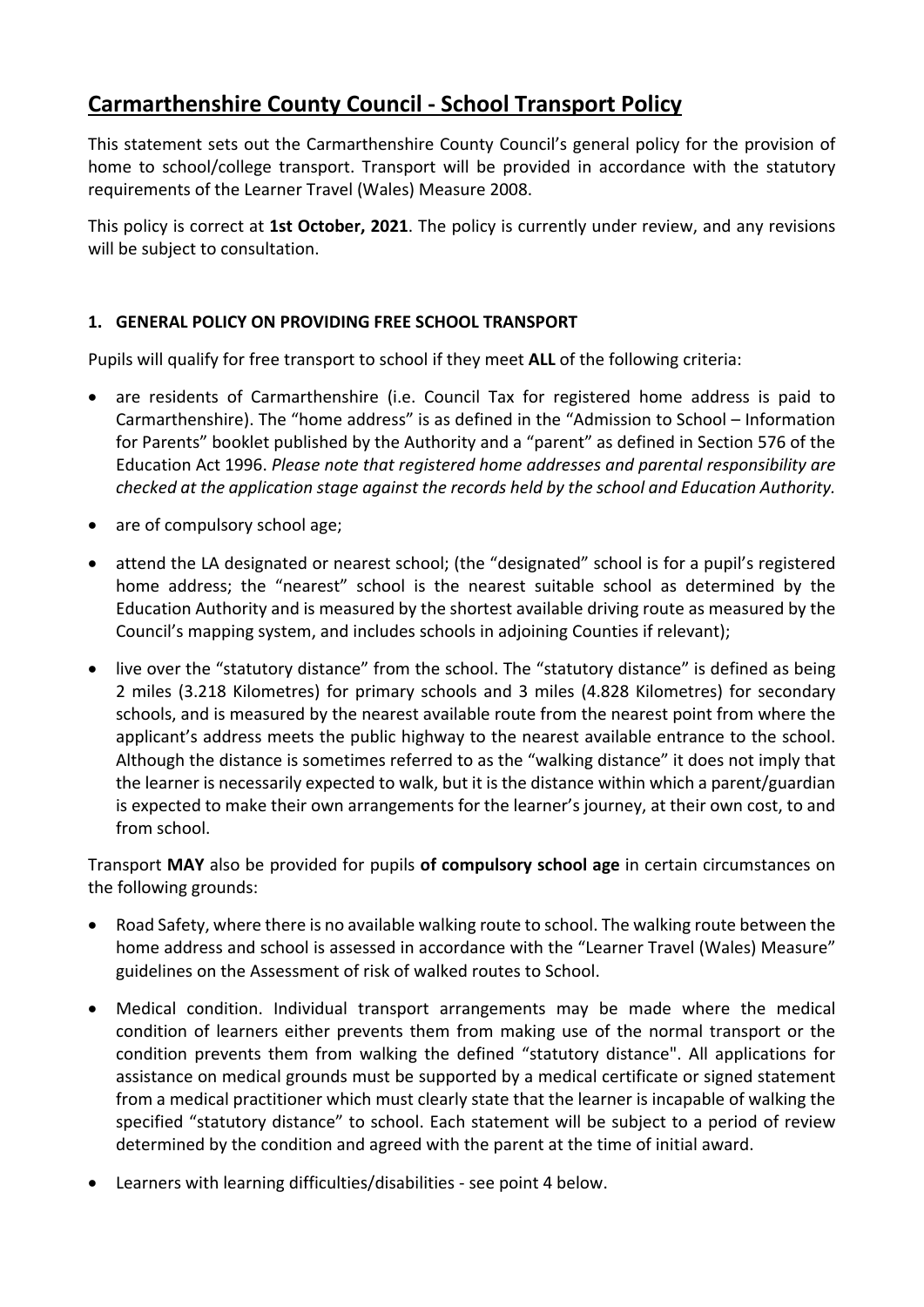- A change of residence during GCSE years. Assistance will be provided if a learner experiences a change of residence during their GCSE years (after the October half term break of their first year of GCSE studies – year 10) provided the learner meets the criteria on age and distance at the new residence and before the change of residence was attending the nearest or LA designated school. Transport would be offered only until the end of year 11, on the nearest available vehicle and from the nearest available pick up point.
- Religious beliefs. Transport will usually be provided should parents choose to send learners to a voluntary aided school on religious grounds and subject to the learner meeting the criteria on age and minimum distance transport, and residing not more than 8 miles from the school. Additional arrangements apply for St John Lloyd School, Llanelli – please ask the Passenger Transport Unit for information.

The arrangement and cost of transport to school for pupils who do not qualify for free transport is a parental responsibility. Parents are advised to contact the Authority prior to a decision being made on choice of school in order to establish eligibility for free school transport.

Applications will be assessed only from a pupil's home address (as registered with the school and LA) and transport will usually only be provided from this address. Parents are responsible for informing the Passenger Transport Unit prior to any change of address, so that eligibility for transport can be reassessed from the new address. Entitlement to transport is NOT automatically transferred with any change of address, even if transport has been awarded through the Appeals process.

Authorities are required to make provision for learners who reside at more than one address e.g. split custody arrangements. Such arrangements must be permanent and established and only for those periods when a learner receives education and training (so not where a learner spends weekends with a different parent from where the learner lives in the school week). Further advice and applications forms for dual residency transport are obtainable from the Passenger Transport Unit.

The majority of pupils entitled to free school transport will be conveyed on vehicles specifically contracted to the Authority, however use may also be made of public passenger transport. In some circumstances a mileage allowance or grant may be made for part or all of the journey (see point 3 below).

It is not always possible to arrange the routes of vehicles to pass close to the homes of all pupils, and it may not always be possible to allocate pupils to the bus route nearest to their home address. Parents are therefore responsible for making their own arrangements for their learners to get to and from the designated pick up and set down point of the allocated vehicle. This distance will not usually exceed 1.5 miles.

Transport will be arranged only for the start and end of each school day.

The provision of free transport is made on the understanding that pupils will behave in a manner which has respect for fellow pupils, property and the safety of all. All parties involved in the provision and use of school transport must abide by the **"Home to School/College Transport Code of Conduct"**, copies of which are available at carmarthenshire.gov.wales/SchoolTransport or from the Authority on request.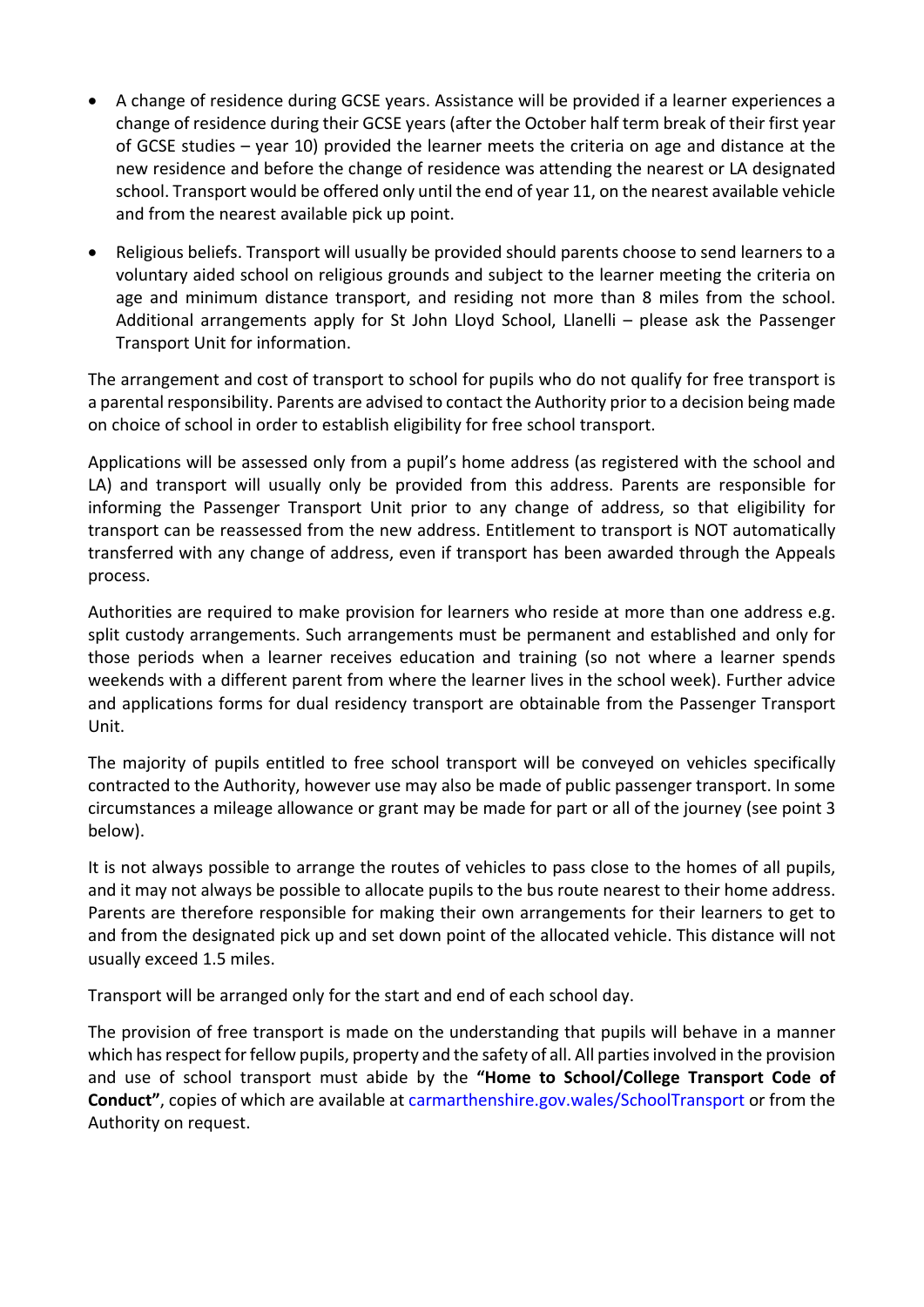#### **2. TRAVEL ARRANGEMENTS FOR LEARNERS FOR WHOM FREE TRANSPORT IS NOT PROVIDED**

The Authority encourages sustainable modes of transport for travel to and from school. For example, the Authority will encourage learners to walk, cycle or travel by public transport rather than by private car where possible. Sustainable modes of transport are defined as ones which the Authority can consider may improve the physical wellbeing of those who use them or the environmental wellbeing of the whole or part of the Local Authority's area.

Information on local bus and rail services is available from Traveline Cymru at Traveline.Cymru or on 0800 464 0000. Information and advice is also available from the County Council at carmarthenshire.gov.wales/Bus or on 01267 228 326. The Authority works with public transport providers to encourage suitable provision for journeys to and from school where possible.

In some areas the Authority has been able to develop a number of public transport routes which allow learners residing within the "statutory distance" to travel, subject to available capacity, on payment of a fare. The fare is payable to the driver at the start of each journey made, and no prior application is necessary.

The Authority also has a small number of spare seats available on some contract vehicles which can be made available temporarily (upon payment of an administration fee) on a concessionary basis to learners living within the "statutory distance" and for whom there is no public transport available, provided the distance to school exceeds one mile and the learner is attending the LA designated or nearest school. The Authority will determine the number of spare seats that are available and will prioritise the allocation of spare seats initially to those in receipt of free school meals. Any surplus seats available thereafter will be made available to other pupils. All awards will be prioritised to the youngest pupils. The Authority will withdraw any concession should the need arise by providing seven days written notice. Applications for spare seats must be made by the stipulated date (usually late September) and will be determined during October each year. Further information in respect of this policy is available online at carmarthenshire.gov.wales/SchoolTransport where Applications can also be made.

#### **3. PAYMENT OF TRAVELLING EXPENSES**

In some cases there may be no suitable public transport or contract vehicle available for all or part of a learner's journey. In these circumstances the Authority will offer a fixed mileage allowance or grant to enable a parent/guardian to convey the pupil to and from school (or to an appropriate point to meet a suitable vehicle where this distance exceeds 1.5 miles). The payment of travelling expenses would be made only where the learner is eligible for free transport in accordance with this policy and the Authority is unable to provide such transport.

## **4. LEARNERS WITH LEARNING DIFFICULTIES/DISABILITIES**

Learners with Additional Learning Needs will be subject to the eligibility criteria described in section 1 above. However transport may additionally be provided for learners not meeting this criteria but where the requirement for transport is specified as part of a Statement of Additional Learning Needs issued by the Authority or where a learner is the subject of the statutory assessment procedure, due to learning difficulties, which the LA considers makes transport "necessary".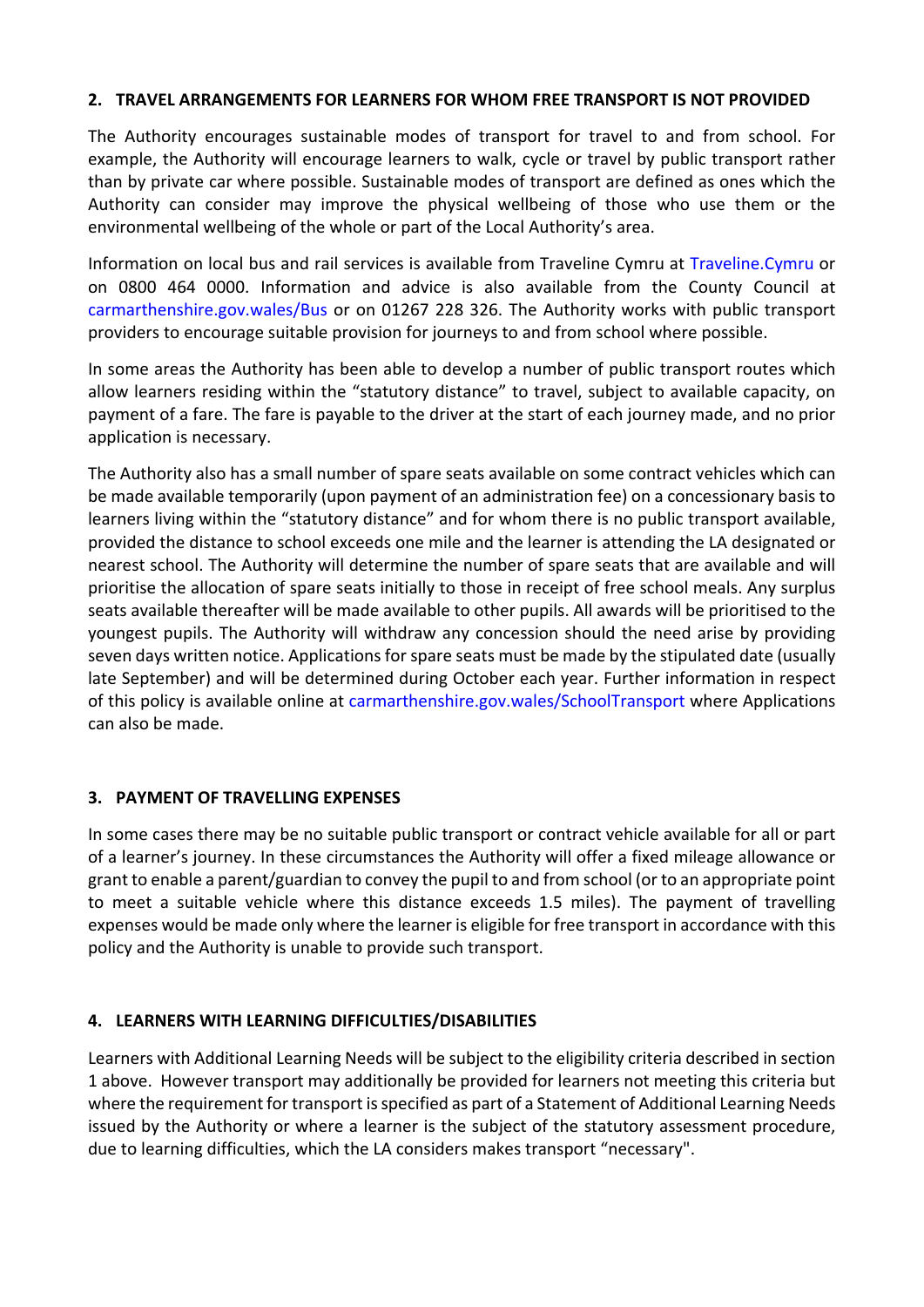Learners will be assessed to determine the type and nature of specialist transport required, if any. These assessments will be reviewed annually.

## **5. ENQUIRIES AND COMPLAINTS**

Further information in respect of this policy is available from the Authority's Passenger Transport Unit at Parc Myrddin, Richmond Terrace, Carmarthen SA31 1HQ, telephone 01267 228 313.

Operational complaints in respect of the home to school transport service should be made to the Passenger Transport Unit's Network Team at Parc Myrddin, Richmond Terrace, Carmarthen SA31 1HQ, telephone 01267 228 326.

Parents who have submitted an application for free transport and have been refused may request a review of the decision, and will be notified of the review process as part of the written notice of refusal.

## **6. HOW TO APPLY FOR FREE SCHOOL TRANSPORT**

All learners eligible for free transport must have made a written application to the Authority using the application form. Applications can be made online at carmarthenshire.gov.wales/SchoolTransport

Applications for transport must be made at least 15 days from the first date on which transport is required, or by 1st June where transport is required from the start of a new academic year.

If the application is approved, a Travel Pass will be issued by the Authority. Details of the routes to be used will be supplied with the Travel Pass, along with a copy of the "Code of Conduct" which must be adhered to at all times. The Travel Pass will usually be issued within 15 days of the application, although this timescale will be extended in respect of applications made between June and September, and will not apply for learners transferring from Primary school to Secondary School (see below).

**Learners transferring from Primary School to Secondary School must submit the appropriate transport application by 17 December 2021.** The applications will be checked for confirmation of attendance at the nearest or designated catchment school, and where this is confirmed will subsequently be assessed by the Passenger Transport Unit for entitlement to free transport. Confirmation of eligibility fortransport or otherwise will usually be made by the Passenger Transport Unit by June, and Travel Passes will be issued to eligible learners during August.

If a Travel Pass is lost or damaged the Authority must be contacted on 01267 234 567 immediately in order to make temporary arrangements for travel (where possible) and to order a replacement pass. A charge will be made for replacement Travel Passes.

## **7. CONDITIONS OF USE OF TRAVEL PASSES**

Travel Passes must be presented to the bus driver at the start of each journey made. Transport may be refused if the pass is not shown. Travel Passes are not transferable, and are valid only for the learner named on the pass and for the journey(s) shown on the pass. Misuse or fraudulent use of a Travel Pass is treated very seriously, and may result in the learner being subject to the school/college's disciplinary procedure in addition to losing their right to travel.